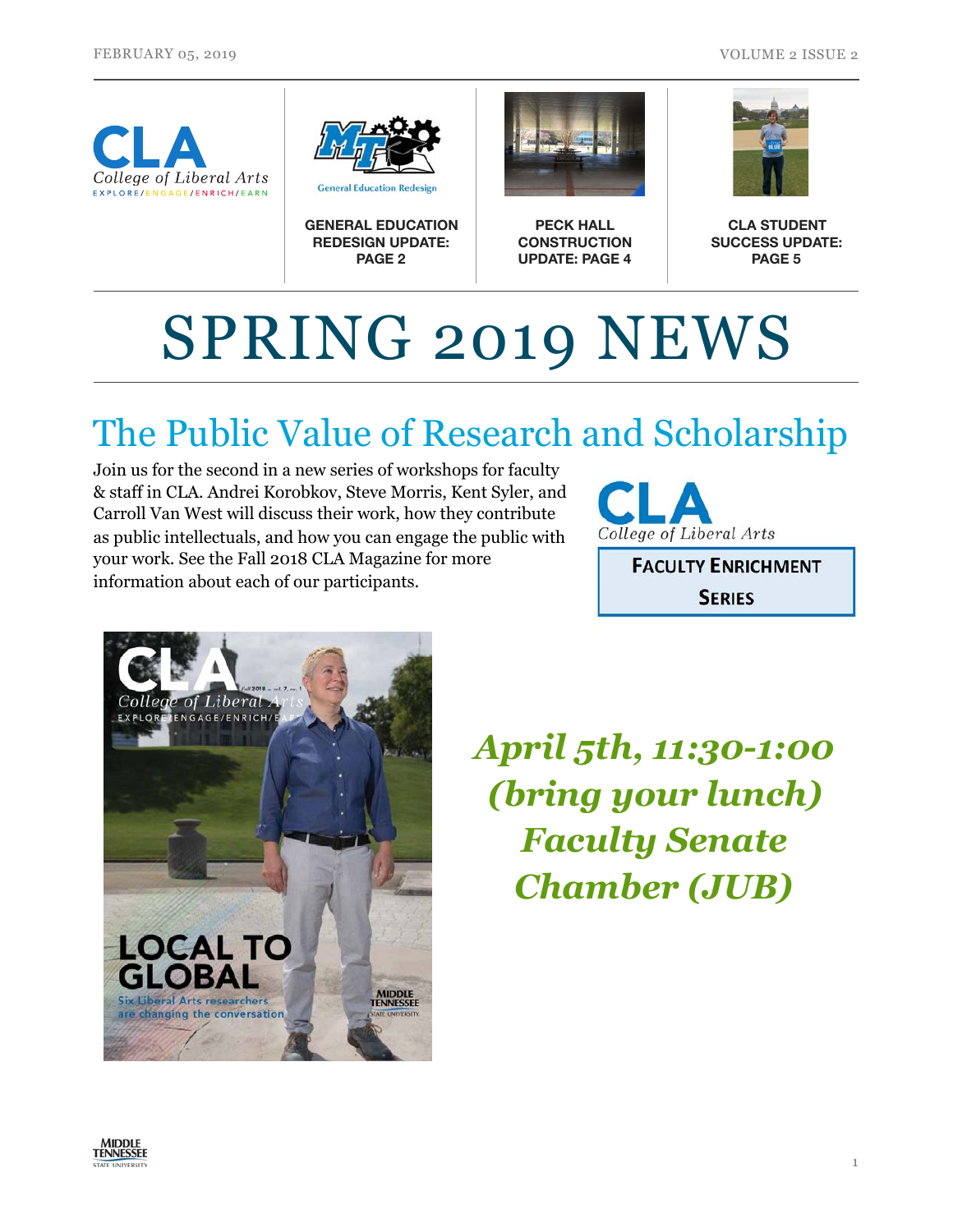# General Education Redesign Update

This year two groups of faculty have been meeting as a Faculty Learning Community to talk about general education. Our focus has been on re-imaging general education for the 21st century: What should university-educated students know, be able to do, and have experienced by the time they complete the general education or core requirements?

The other task of the FLC has been to initiate a university-wide conversation about general education through focus groups. We are now ready to expand the conversation to include faculty, administrators, and staff at MTSU. Starting with the third week in February, we'll begin conducting focus groups where you can weigh in on this question. Focus group sessions will run through April, and all who want to participate will be given an opportunity to have their say. Everyone is welcome

It's important to note that any changes we make to general education will come from the university community. The 2004 redesign of general education was imposed on all TBR institutions and allowed little flexibility in creating a curriculum that was distinctive to MTSU. MTSU's change in status has given us the freedom and the opportunity to imagine a redesigned, 21<sup>st</sup> century curriculum that is faculty-driven and potentially more congruent with MTSU's identity. We won't change just for the sake of change. But this is an opportunity to review what we are currently doing and imagine the possibilities.

Once we have collected the focus group information, we will look for congruencies between the data and our current program. We'll review whether the current program meets our needs. If we discover that our current general education program reflects university-wide values and achieves the goals we think are important, then we probably shouldn't redesign. Collecting this information will help us decide if and how much we need to redesign. **Your participation is crucial in determining not only what we will change but whether we will make changes to general education**.

You can sign up today for a focus group by going to our redesign website, and clicking on the focus group tab: [mtsu.edu/genedredesign/](https://mtsu.edu/genedredesign/) or go directly to [https://mtsu.edu/genedredesign/](https://mtsu.edu/genedredesign/focusgroups.php) [focusgroups.php](https://mtsu.edu/genedredesign/focusgroups.php)

*Want to know more? Visit the FAQ page for General Education Redesign <https://mtsu.edu/genedredesign/faq.php>*

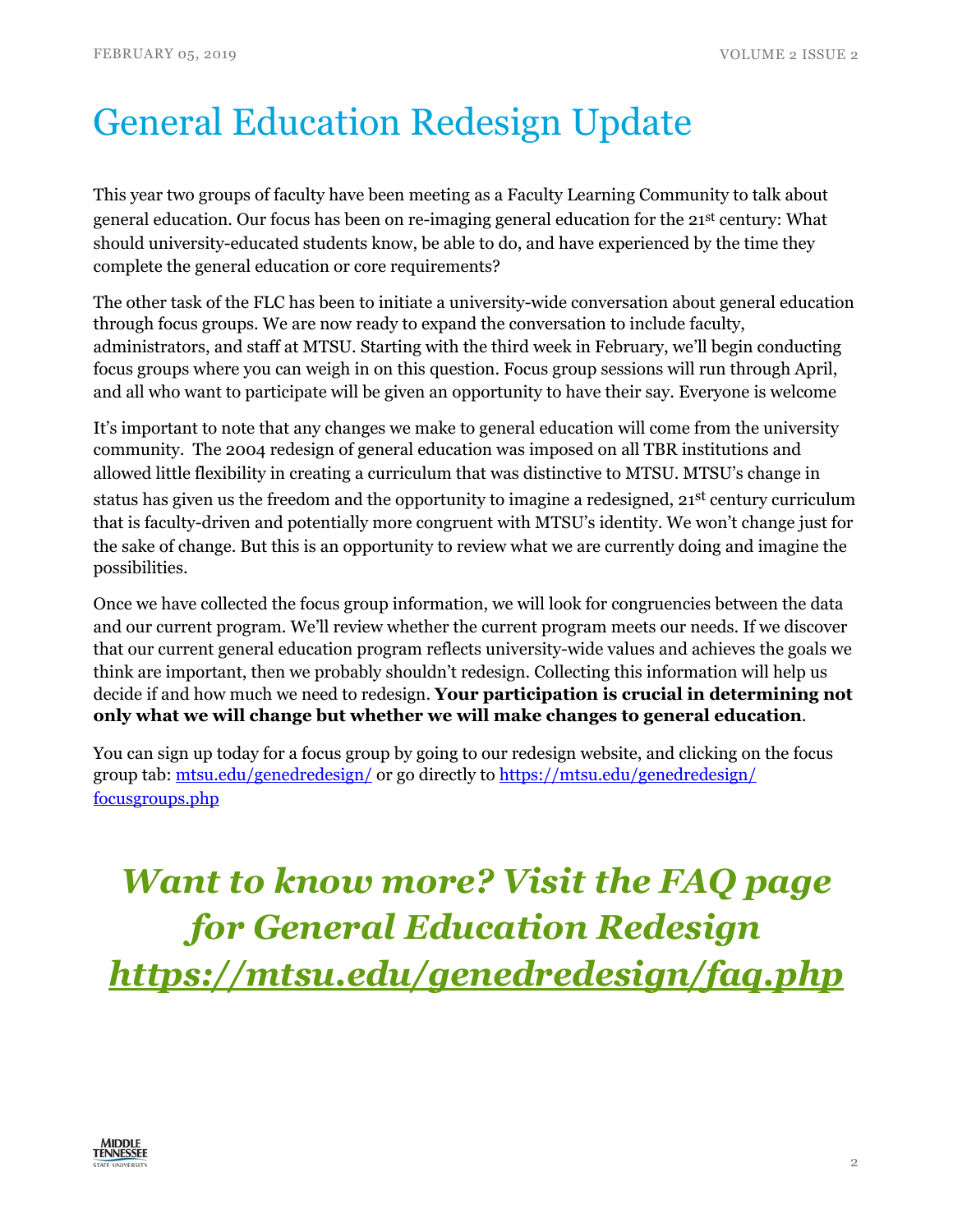#### CLA In the News

MTSU political science and EXL students gained valuable experience helping WSMV-News 4 gather and report election results for the November 6 elections. The students joined their instructor and News4 political analysis **Kent Syler (Political Science)** for the Election Day coverage.



**Inside Higher Ed** September 28, 2018 - 3

A new study found that women's basketball teams from HBCU's are among the most heavily penalized, suggesting that claims of bias against black athletes in college sports may be true.



INSIDEHIGHERED.COM **Bias Against Black Female Players, Study Reveals** A new study suggests that long-standing claims of bias aimed at black athletes in college sports could be true, at least in...

 $\mathbf{i}$ 

**Andrew Dix (Communication Studies)** published a "viral" journal article on bias in women's basketball, garnering international attention and an article in *Inside Higher Ed*.

Don't miss the latest *MTSU Magazine*, featuring **Kevin Smith's (Anthropology)** extensive efforts to preserve Old Town, a settlement on the Harpeth River that dates back at least 12,000 years and is now owned by Bill and Tracy Frist. Dr. Frist, former Senate majority leader, recognizes that the preservation of Old Town for future generations would not be possible without the assistance of partners. As he notes, "academic institutions like MTSU are at the forefront of discovery and play a vital role in uncovering that untold history."





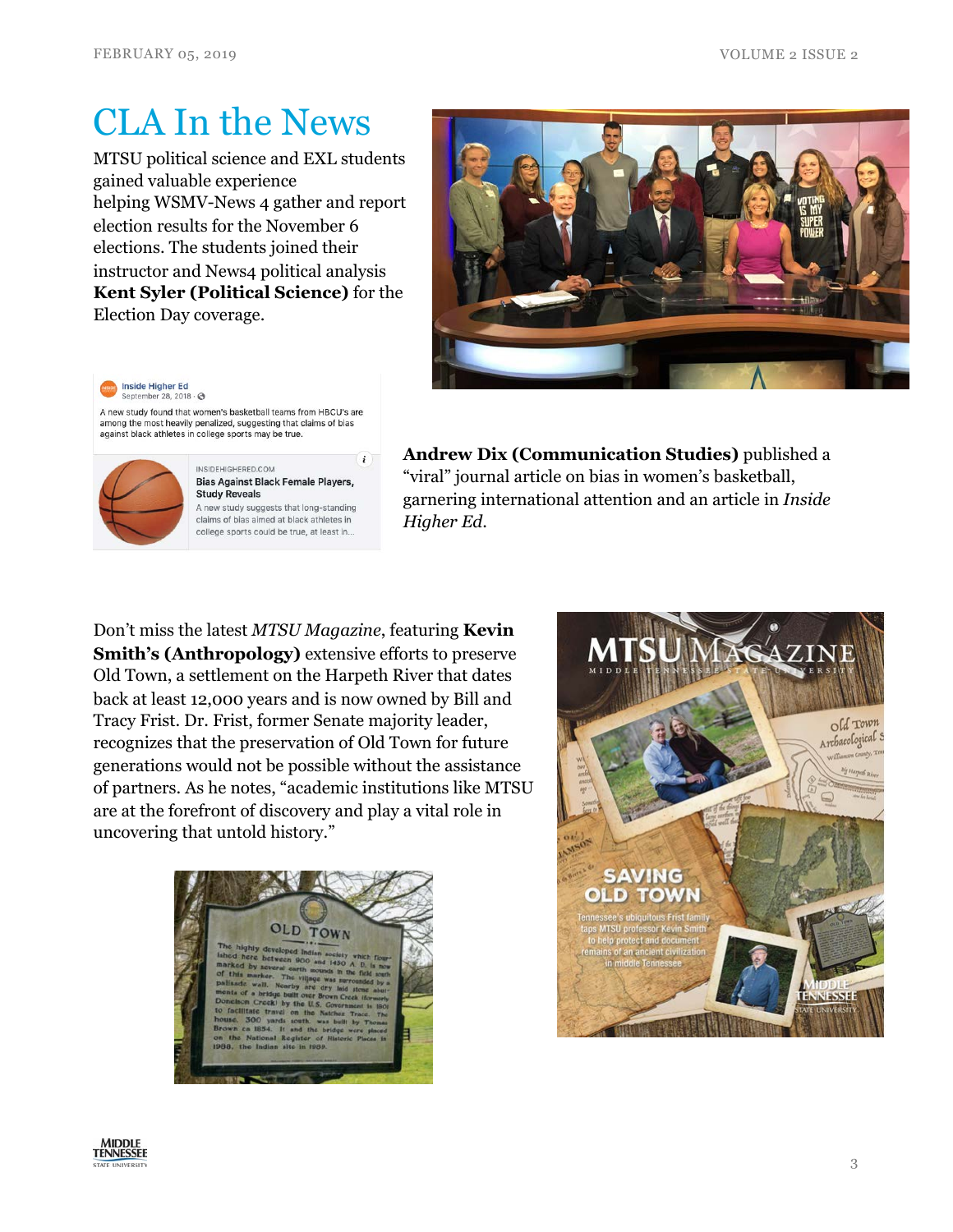## Peck Hall Renovations Update

Over the fall semester and winter break, we completed the installation of the courtyard furniture, painting of all interior hallways, installation of new bulletin boards, and installation of video monitors throughout the building and in the courtyard. All that remains from the TBR-funded project is the installation of graphics to **improve way-finding** at the entrance to each exterior door and each corridor. Additional funds have been allocated to add graphics to the stairwells, which will complete the project. I'm grateful to all of the building occupants. This project would have been much more challenging with the cooperative spirit of faculty and staff in Peck.





# CLA Strategic Planning Update

In the fall, we completed strategic planning sessions using the SOAR method (strengths, opportunities, aspirations, and results). Faculty, staff, and students participated in these sessions and filled out workbooks, which the planning committee and the dean's office are using to identify potential goals for the college. In February, faculty will receive a survey via email that will help us prioritize these goals, and we will constitute another committee to help construct the new strategic plan for the College of Liberal Arts. By the end of the semester we will have a draft of the plan available for comment, and the final plan will be presented at the CLA fall faculty meeting.

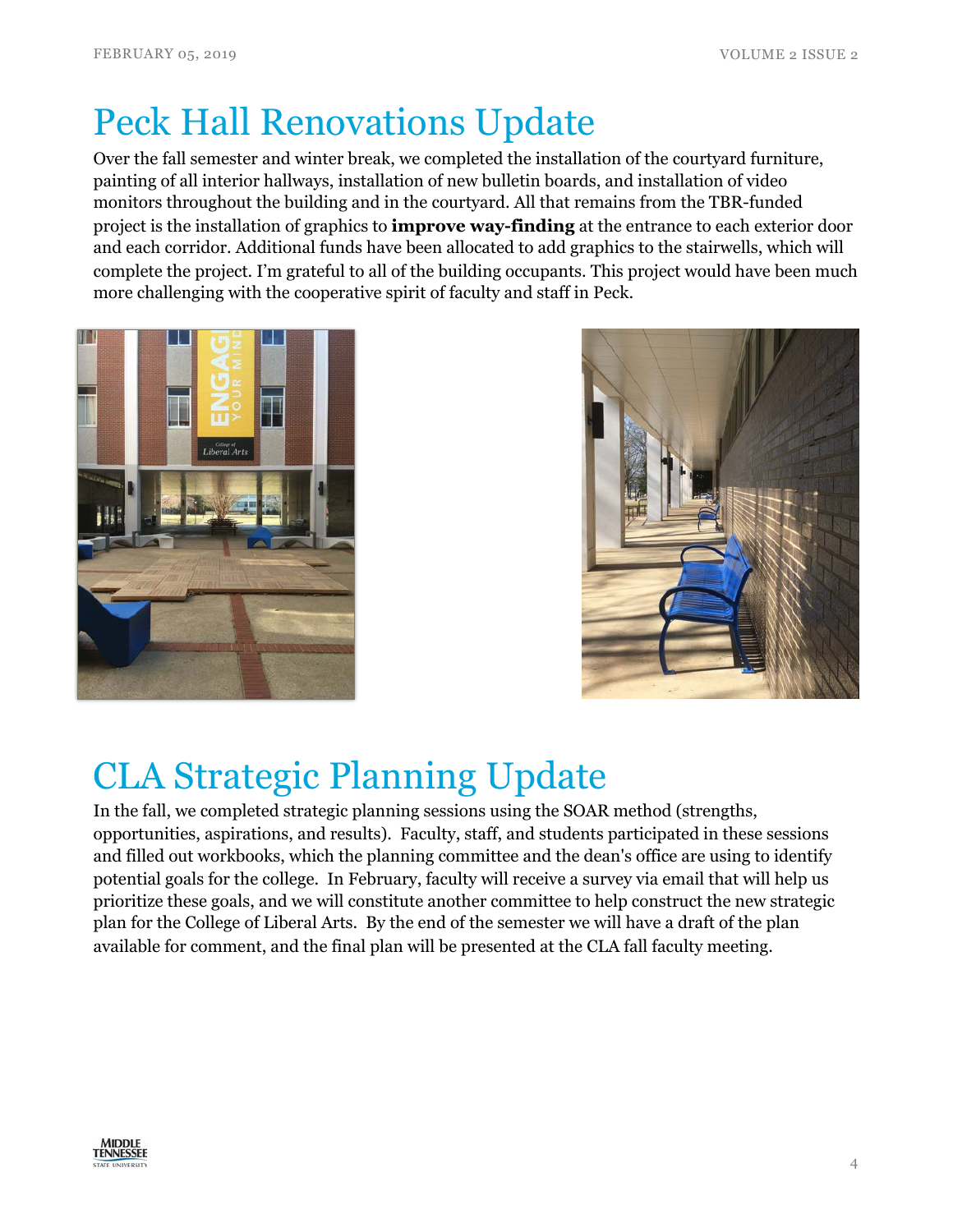# <span id="page-4-1"></span>Student Success Update, Spring 2019[1](#page-4-0)

**85.8%** of CLA full-time undergraduate students were retained from Fall 2017 to Fall 2018 (down 1.2% from 2016-2017)

**92.2%** of CLA Students persisted from Fall 2018 to Spring 2019 (down 0.3% from Spring 2018). Six of our departments have persistence rates at or above 90% with the **School of Music leading at 97%** persistence! A remarkable achievement made possible by dedicated faculty and staff in the departments and in the CLA advising center.

**2,222** Spring enrollment in CLA \*see note below

**68,312** SCH in Spring 2019 (down 2,388 from Spring 2018)

**Three of the five** student Fulbright semi-finalists at MTSU are CLA majors: Rebecca Clippard (World Languages), Joanna Kirkova (Theatre), and Caroline Parker (History). Congratulations to these outstanding students and their department mentors. Many thanks to Laura Clippard (Honors) for her work on behalf of our students.

\*We conferred 187 undergraduate degrees in the Fall 18 term. Some of these 187 undergrads were likely dual degree or double major from another college or from within our college. But our original Fall cohort of 2,159 minus conferred undergrad degrees would be **1,972**, and our Spring 19 undergraduate headcount is **1,986**. This implies that even if some of the conferred degrees were double majors or dual degrees, we are picking up more students via change of major than we are losing, especially when factoring in attrition (9-10% this year). We might be starting to establish an equilibrium between graduation rates and recruiting expectations. It is too early to tell with any certainty, but these trends are encouraging. Of course, we're planning to graduate a large number again this Spring (330 currently filed for S19, though not all will complete), so **in order to avoid being victims of our own success, it will take a strong recruiting cycle and solid retention if we want to show growth in overall headcount for Fall 19.** 

*Thank you to all faculty and college advisors. You are making a difference in the lives of our students. I'm tremendously proud of the work you do and never miss an opportunity to share our data and our stories with anyone who* 



#### *will listen.*

<span id="page-4-0"></span>Enrollment and SCH data are preliminary (not based on official census data). [1](#page-4-1)

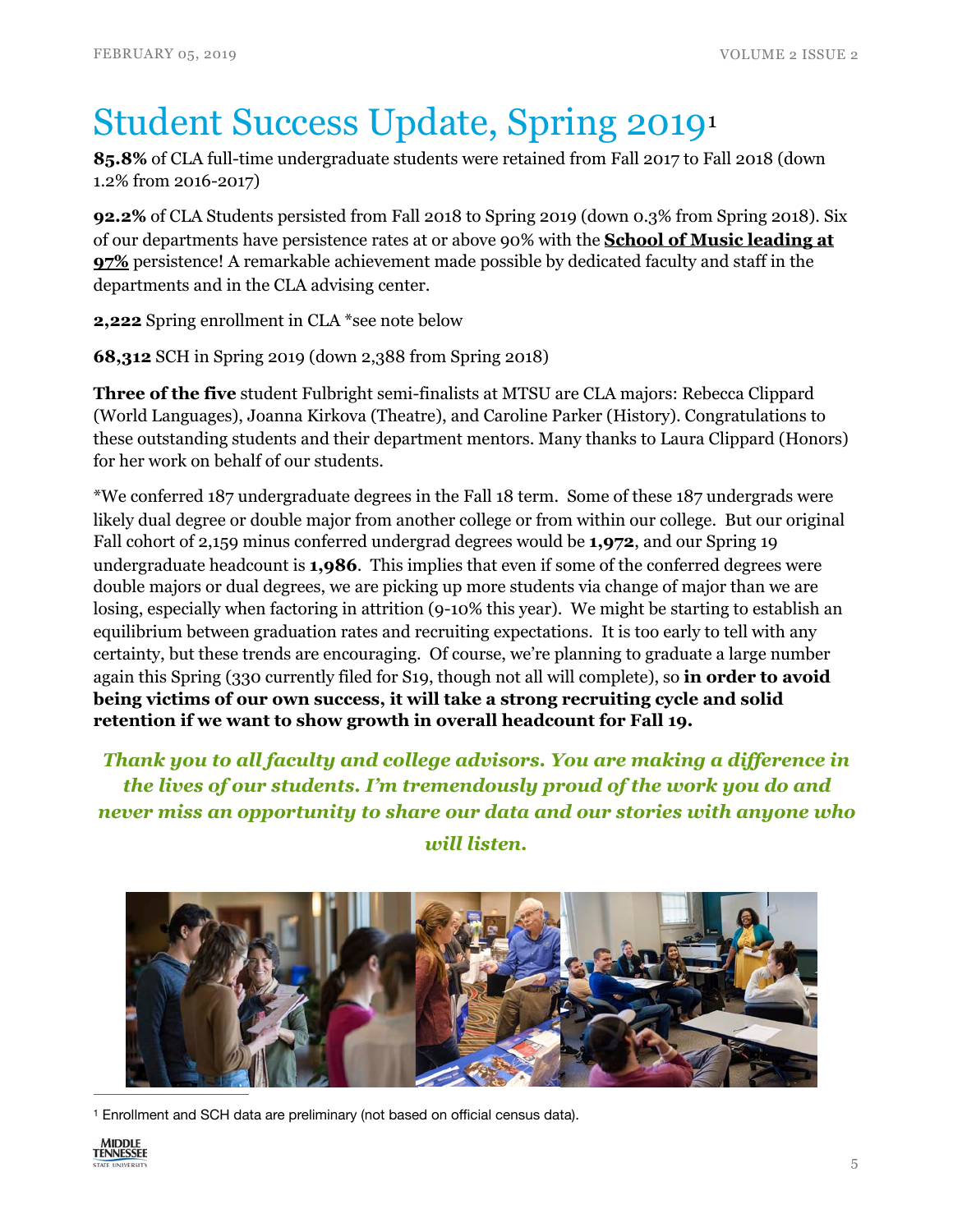### CLA Events & Announcements

- **Philosophy Lyceum:** *Bigger than Football: Fan Anxiety and Memory in the Racial Present* Understanding fans' responses to football players' protests against police brutality requires recognizing the historic and contemporary role of football fandom in managing racial and gendered anxieties. Drawing on opposing views of football taken by the American philosophers Josiah Royce and George Santayana, and on contemporary social science research on the behavior of sports fans, I show that contemporary fan hostility to protesting players is consistent with the social ills that have surrounded football since the era of Royce's critique. **Dr. Erin C. Tarver**, Associate Professor of Philosophy at the Oxford College of Emory University **February 15, 2019, 5:00 pm, COE, Room 164**
- **Undergraduate Social Science Symposium: From the Ice Age to the Anthropocene: Human Response to Global Change.** Students are invited to submit papers or posters for presentation at the symposium. *Papers on all topics are welcome*. Go to [http://w1.mtsu.edu/](http://w1.mtsu.edu/soc/socsymp/index.php) [soc/socsymp/index.php](http://w1.mtsu.edu/soc/socsymp/index.php) to submit a brief abstract. The deadline for submission is **Wednesday, February 13, 2019**. The USSS will be held February 27-28, 2019 Tennessee Room, JUB
- **CREATING GLOBAL CHANGE: Interdisciplinary Conference in Women's and Gender Studies** Thursday, March 28 – Saturday, March 30, 2019
- **Holocaust Studies Performance:** Carolyn Enger ([carolynenger.com\)](http://carolynenger.com) April 16, 2019 Tennessee Room, JUB

For questions about CLA events, contact Connie Huddleston